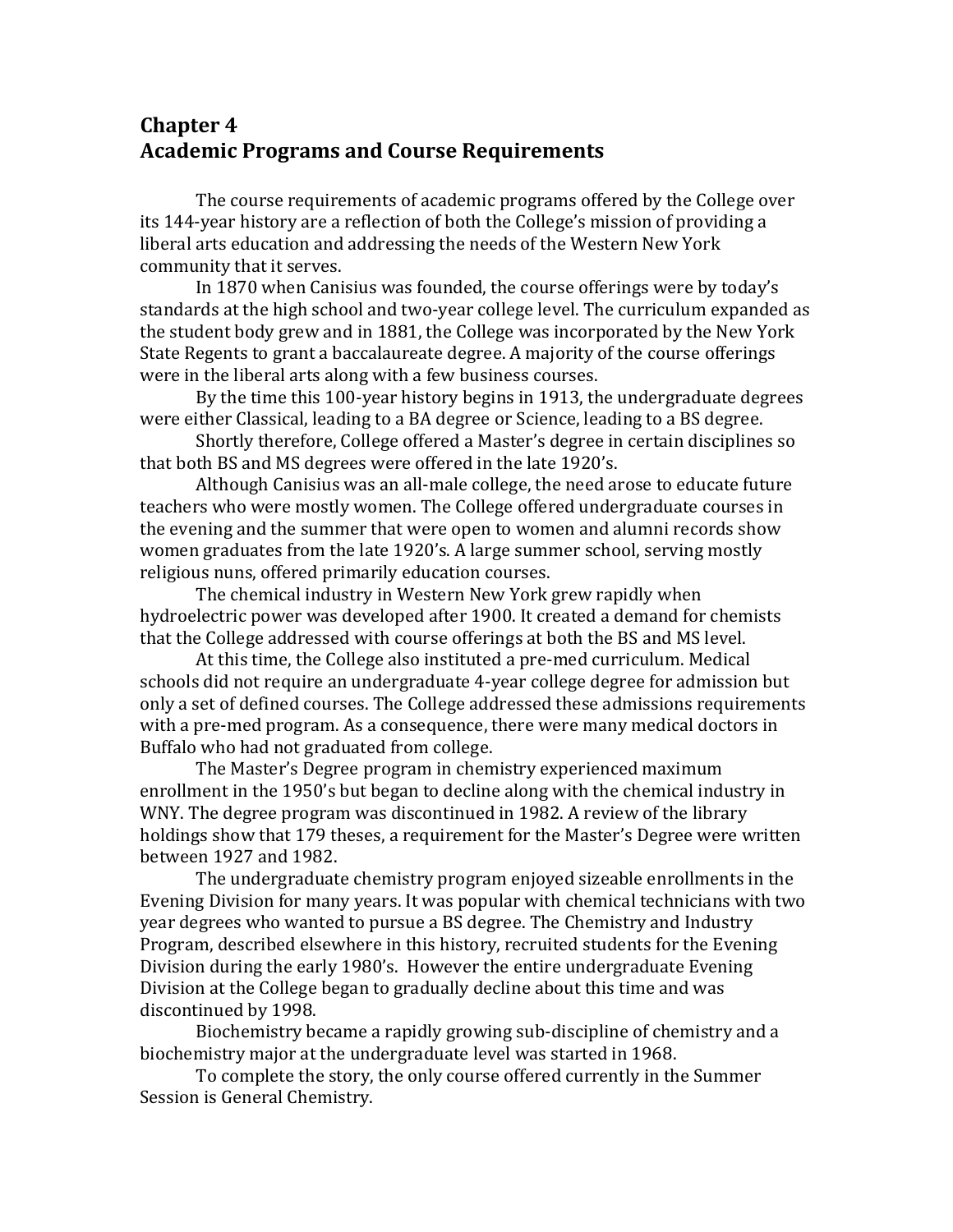## **Evolution of the Curriculum 1913-2014 Liberal Arts Requirements (Core Curriculum)**

The curriculum, the set of courses that students undertake at the college has always been a mix of liberal arts courses and major requirements. The liberal arts courses are general study subjects that all students take, traditionally in the disciplines of English, history, mathematics, sciences, philosophy, religious studies and languages.

There was a heavy emphasis on theses disciplines in the early days. In Chapter 2, curriculum requirements are given directly from college catalogs to illustrate this point. As examples, the 1930-31 curriculums for a science major consisted of 108 semester hours in the core curriculum (liberal arts) and 48 semester hours in the major field (chemistry). The 1939-40 catalog defines the chemistry major requirements; 2 courses in each of the four areas (inorganic, organic, analytical and physical chemistry) plus scientific German language courses and a thesis based on chemical research.

In the 1950's, the curriculum was still heavy in liberal arts courses. A typical set of courses for a Chemistry major was Chemistry (44 credits), Math and Physics (24 credits), and liberal arts courses (78 credits; including 24 in philosophy and 16 of theology). Two years of military science (ROTC, 8 hrs.) was also required of every student.

In the late 1960's the college faculty engaged in a two-year study to revise the curriculum. The result was that a new core curriculum was introduced and is also reprinted here. This curriculum remained in place for approximately forty years from 1971 to 2010. This core curriculum maintained the liberal arts tradition of the College. It has come under attack as not being relevant and not vocationally oriented as it should be. However, alumni constantly reflect on its merits as a valuable part of their education.

## **College Catalog Curriculum Requirements 1978-79**

#### **Basic Curriculum Outline**

A. Core Curriculum

Part 1- General Studies Courses (GST) required of every student:

| Course Title                                                 | # of Courses | Taken    |
|--------------------------------------------------------------|--------------|----------|
| GST 001-The Arts of Literary Interpretation and Expression 1 |              | Freshman |
| GST 002-The Arts of Literary Interpretation and Expression 1 |              | Freshman |
| GST 004-Dimensions of Religious Phenomena                    |              |          |
| GST 005-An Introduction to Philosophical Thought             |              |          |

Part 2-Area Studies (AS) Courses: (a) Each student must select two courses from each of six of the seven areas (excluding the area related to the major field)\* (b) These courses should be spread out over the freshman, sophomore, junior, and senior years; (c) The total number of courses required in Area Studies is 12, or 36 credit hours.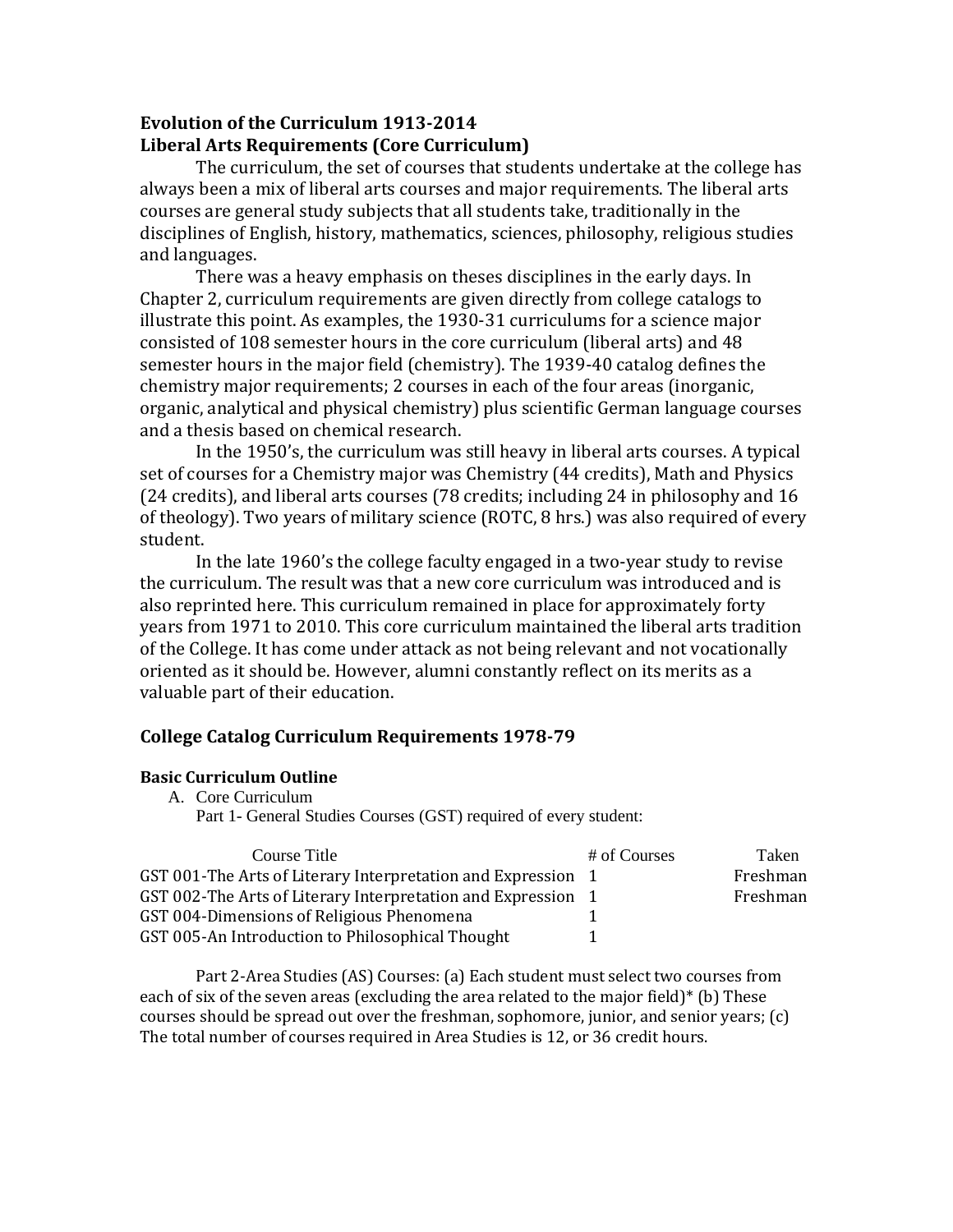|                         | Area Title                                 | Majors                                 |
|-------------------------|--------------------------------------------|----------------------------------------|
| I.                      | <b>Natural Sciences</b>                    | (Biology, Biochemistry, Chemistry,     |
|                         | Medical                                    |                                        |
|                         |                                            | Technology, Pre-Engineering, Physics)  |
| II.                     | <b>Social Studies</b>                      | (Business, Communication, Economics,   |
|                         |                                            | Education, International Relations,    |
|                         |                                            | Political Science, Psychology,         |
|                         |                                            | Sociology/Anthropology, Urban          |
|                         |                                            | Studies)                               |
| III.                    | Art and Literature                         | (Art History, English, French, German) |
| IV.                     | <b>Temporal Processes of Mankind</b>       | (History)                              |
| V.                      | Philosophical Interpretations of Existence | (Philosopy)                            |
| VI.                     | Religious Dimensions of Human Life         | (Religious Studies)                    |
| VII.                    | Mathematics and Languages                  | (French, German, Mathematics)          |
|                         | TOTAL                                      | 12 Courses                             |
| В.                      | Major and Ancillary Courses                | 18 Courses<br>not more than            |
| <b>Elective Courses</b> |                                            | 6 Courses                              |
|                         |                                            |                                        |
|                         |                                            | 40 Courses                             |

Two credits in physical education are also required.

Any alterations or revisions in this core may be made by individual students by petitioning the appropriate dean.

## **Rationale for Liberal Arts Core Curriculum**

A rationale for this core curriculum was written by J. Bieron, a member of the Chemistry Department was serving as dean of the College of Arts and Sciences from 1971 to 1980 and presented in the Buffalo News, July 3, 1978. The article outlines the core curriculum and compares it to one implemented by Harvard University. It is reprinted below and helps explain that a chemistry major not only receives the necessary education to be a chemist but also develops a broad understanding of the liberal arts, social sciences and religious values.

#### **Canisius 'Core' is in Mainstream By. Dr. Joseph F. Bieron**

It is not often that the outcome of a college faculty meeting is reported in Newsweek or the New York Times. But then, Harvard University is not just any college, so when the Harvard faculty voted to accept a new core curriculum this past May, its actions became national news.

The Harvard core curriculum, which is a set of basic educational requirements applicable to every undergraduate student, was accepted after four years of study in a move which has been characterized as a "back to basics" approach to education.

Harvard had been operating under a general studies program for the past 30 years in which students were required to select courses from the broad areas of humanities, social sciences and natural sciences. Courses proliferated during the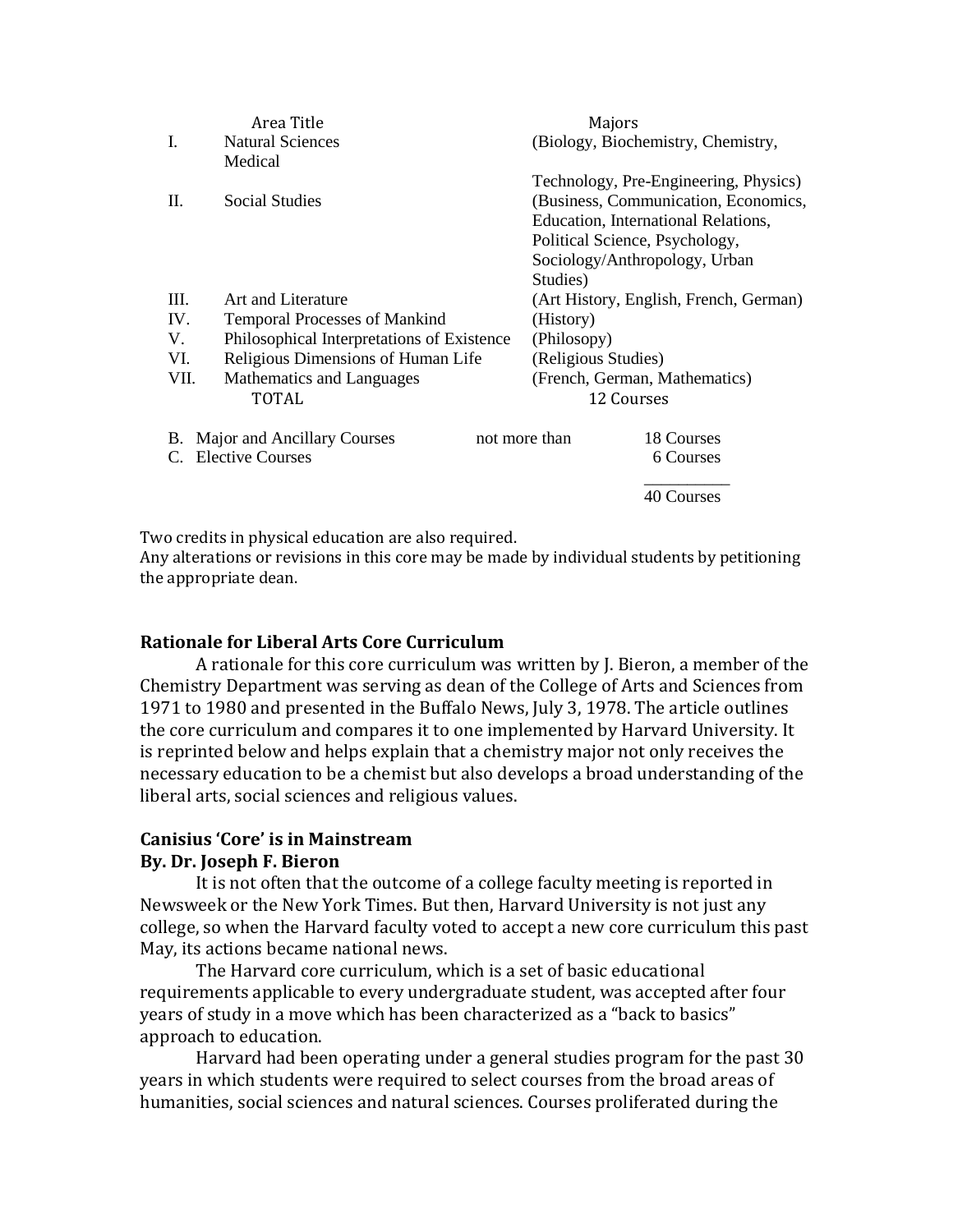academic permissive period of the late 1960's so that little, if any, cohesiveness or adherence to educational objectives was evident in the Harvard undergraduate's full course of study.

The new core curriculum at Harvard addresses the problem of cohesiveness and academic rigor by defining educational objectives and then mandating areas of study to achieve those objectives.

THE OBJECTIVES define the rationale for liberal arts in today's world and are, thus, worth enumerating. Briefly stated, an educated person:

1-Must be able to think and write clearly and effectively.

2-Should have a critical appreciation of the ways in which we gain knowledge and understanding of the universe, of society and of ourselves.

3-Cannot be provincial in the sense of being ignorant of other cultures.

4-is expected to have some understanding of, and experience in thinking about, moral and ethical problems.

5-Should have achieved depth in some field of knowledge…to develop a student's power of reasoning and analysis.

AFTER MUCH debate, the Harvard faculty met these objectives by defining specific subject areas which every student must encounter: one literature course, one music or fine arts course and one interdisciplinary course related to both of the areas, one course each in history, social sciences, philosophical analysis, foreign culture, physical sciences or mathematics and biological or behavioral sciences.

In addition to these courses, competencies must be demonstrated in writing, mathematics (algebra level) and foreign language, although courses are not required.

It is interesting to point out, however, the Harvard core, adopted in 1977, is strikingly similar to the Canisius College core which was adopted in 1971.

The Canisius core mandates four general studies courses: two in English with an emphasis on writing, and one each in religious studies and philosophy.

IN ADDITION to the general studies section, the Canisius core also requires that a student take two courses in each of six of the seven areas of study: natural sciences, social sciences, literature and art, history, philosophy, religious studies and mathematics and foreign language.

In the defined areas of study, the Canisius core and the Harvard core exhibit definite similarities. The great concern for writing and literacy is expressed in both curricula.

There also are differences between the two cores which have been the subject of much healthy debate among faculty at the college. The Harvard core constitutes 20% of a student's course requirements for graduation; Canisius' core constitutes a larger 40% of the student's requirements.

CANISIUS HAS also placed a larger emphasis on religious studies and philosophy in its core, reflecting the impact and importance of the strong Jesuit tradition in these disciplines.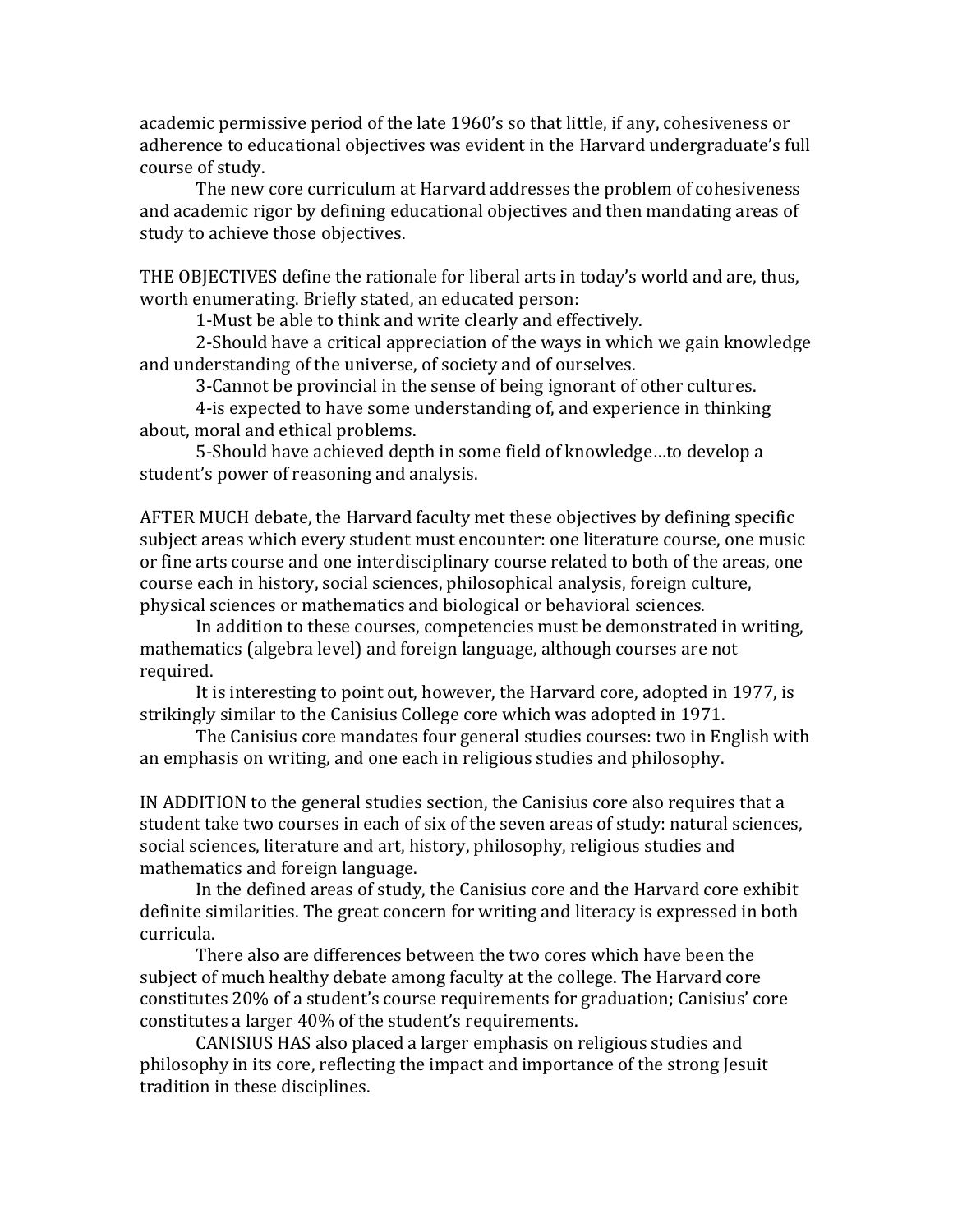Harvard's core features a "Future's" prospective in which students take courses directed at a more enlightened and philosophical approach to future world problems. Our core does not address this point and, in this sense, may be considered deficient. On the other hand, the intense vocationalism of today's student often forces the student to be very "present-minded" when it comes to choosing and evaluating courses. This conflict must be reconciled so that student needs are met more directly by core courses without sacrificing higher ideals of a liberal education.

Yet, the important point is that Canisius has had its core since 1971! The curriculum erosion and academic permissiveness which forced so many colleges in the United States to abandon requirements in the late 1960's was dealt with effectively by the Canisius faculty, a point which they can look on with some justifiable pride.

Nevertheless, a college's core curriculum demands constant critical reexamination if it is to service students and remain viable. This mission presents a constant challenge to the Canisius faculty because of the multitude of problems that confront liberal arts education today.

BECAUSE OF poor preparation of students in the traditional disciplines at the high school level, students enter college equipped with inadequate skills.

Higher education also faces an anticipated no-growth economy in the near future because of declining numbers of traditional students, which will lead to a climate of possible retrenchment fostering faculty-centered concerns rather than student-centered concerns. The core curriculum is likely to be trapped in such a climate, making it further unresponsive to student needs.

Finally, college faculty, perhaps, more so than any other organization, displays a greater resistance to change. As Harvard President Derek Bok said, "Changing undergraduate education is like trying to move a graveyard."

Despite these pressures, we at Canisius strive to maintain a viable core. The General Studies Committee, a faculty committee chaired by the dean, maintains the integrity of the core by annually reviewing all core courses as well as approving or disapproving new courses for the core.

The Harvard core is not the final word on education. We've learned that much at Canisius after six years of experience. Yet, also, we believe we're adequately equipped to handle the types of problems that Harvard undoubtedly will face also in the coming years.

For me, it's refreshing to know that Canisius is in the mainstream of liberal arts in higher education today, even if Harvard does get all the publicity.

The Buffalo News, Sunday, July 9, 1978, Page E-3

#### **Chemistry Major Course Requirements**

As stated previously, the chemistry course requirements in the early days were minimal with an emphasis on analytical methods and wet (solution) chemistry.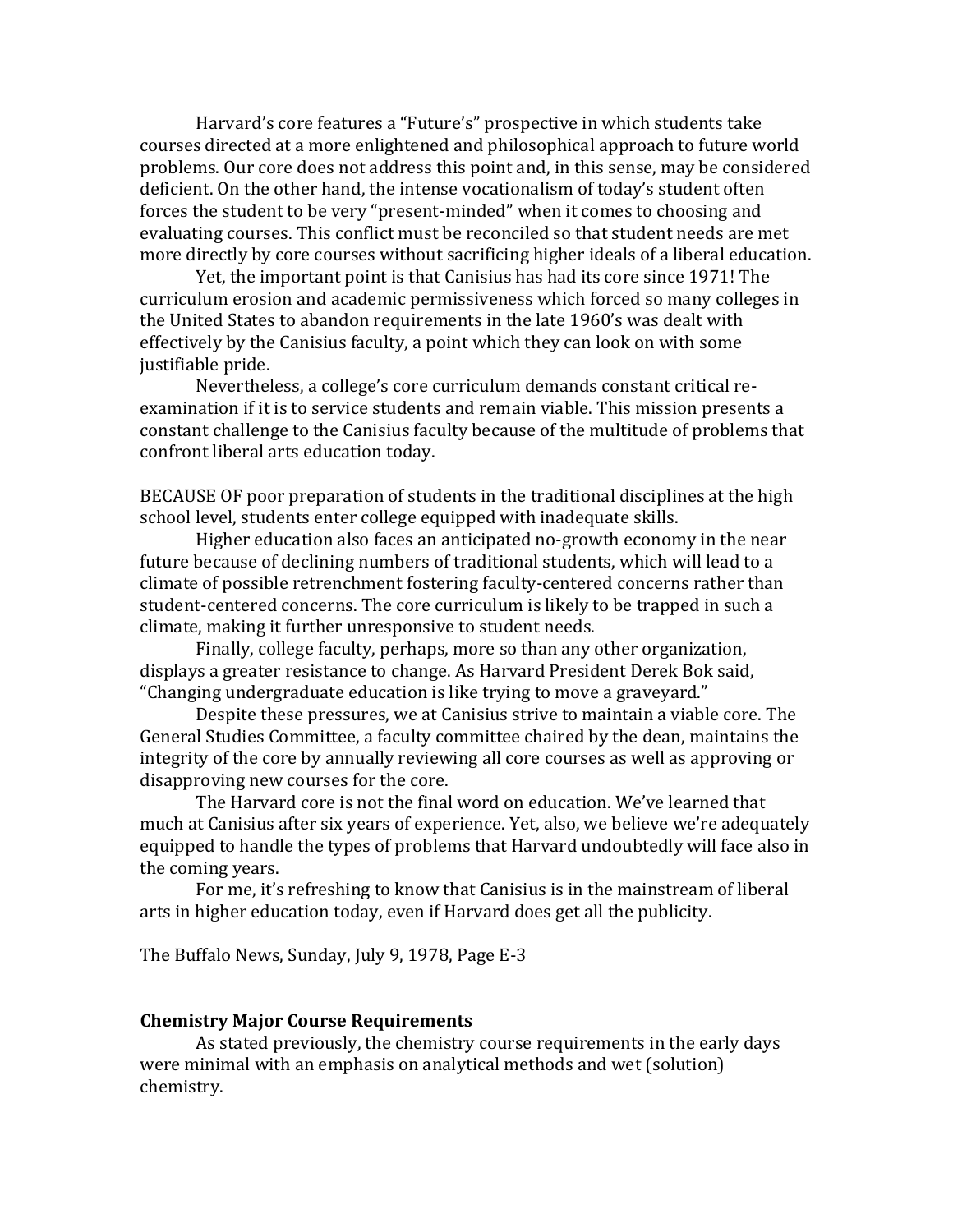Over the years, basic courses in each of the four sub-disciplines were required as stated in the 1939-40 Catalog.

As more instrumentation was introduced in chemistry, courses were also introduced to address these methods. An organic course in instrumental analysis and two analytical courses covering analytical methods became part of the curriculum.

The American Chemical Society provides a service of evaluating Chemistry programs at colleges based on guidelines it has defined. Canisius applied for certification and the Chemistry Department was approved in April 1960. The guidelines for ACS Certification are reprinted here. The Department must make annual reports to ACS and every five years, based on a 5-year summary report, the program certification is renewed. Both the Chemistry and the Biochemistry programs are certified.

In summary, the undergraduate programs in chemistry and biochemistry, both accredited by the ACS constitute the principle academic activity of the Department. The Masters Degree program peaked in the 1950's and was discontinued in 1982. The Evening Division program provided needed opportunities for working students but slowly faded away in the 1990's. The pre-med program was popular in the 1920's-40's by gave way to merging with the degree programs.

## **Undergraduate Professional Education in Chemistry – ACS Certification Guidelines**

The American Chemical Society, the professional organization for chemists, publishes guidelines and evaluation procedures for Bachelor's Degree Programs in Chemistry and Biochemistry.

The Chemistry Department at Canisius College was evaluated by the ACS in the 1950's and its academic program received certification.

Reprinted below are excerpts of the guidelines and criteria for an ACSapproved program that were published by the American Chemical Society's Committee on Professional Training in Spring 2008.

## **ACS Criteria for Program Certification**

"The American Chemical Society (ACS) promotes excellence in chemistry education for undergraduate students through approval of baccalaureate chemistry programs. ACS, through CPT, approves chemistry programs meeting the ACS guidelines. ACS authorizes the chair of the ACS-approved program to certify graduating students who complete a bachelor's degree meeting the ACS guidelines. A certified degree signifies that a student has completed an integrated, rigorous program which includes introductory and foundational course work in chemistry and in-depth course work in chemistry or chemistry-related fields. The certified degree also emphasizes laboratory experience and the development of professional skills needed to be an effective chemist."

"Faculty. The faculty of an approved program should have the range of educational backgrounds and expertise to provide a sustainable, robust, and engaging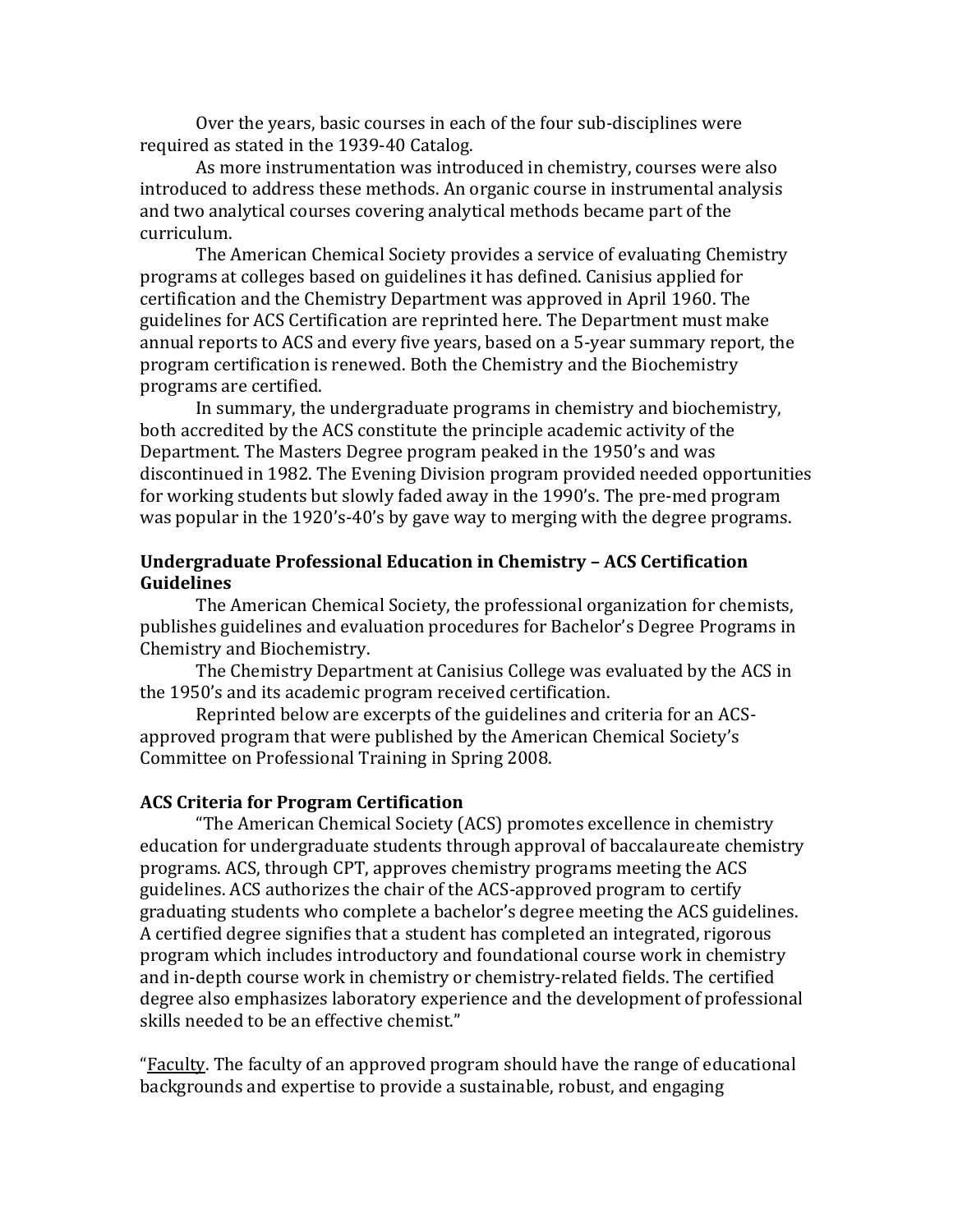environment in which they educate students. The faculty of an approved program has the following attributes:

- There must be at least four full-time, permanent faculty members wholly committed to the chemistry program.
- At least three-fourths of the chemistry faculty must hold the Ph.D. or an equivalent research degree.
- The collective expertise of the faculty should reflect the breadth of the major areas of modern chemistry."

"Teaching Contact Hours. The number of contact hours in classroom and in laboratory instruction for faculty and instructional staff must not exceed 15 total hours per week.

"Support Staff. A sustainable and robust program requires and adequate number of administrative personnel, stockroom staff, and technical staff."

"Student Teaching Assistants. The participation of upper-class chemistry undergraduates and graduate students in the instructional program as teaching assistants both helps them reinforce their knowledge of chemistry and provides a greater level of educational support to students in classes."

"Physical Plant. An approved program should have classroom, teaching laboratory, research, office, and common space that is safe, well-equipped, modern and properly maintained."

"Instrumentation. The characterization and analysis of chemical systems requires an appropriate suite of modern chemical instrumentation and specialized laboratory apparatus to support undergraduate instructional and research missions.

- Instrumentation should be modern, high quality, and properly maintained.
- Approved programs must have a functioning NMR spectrometer.
- Throughout their curriculum, undergraduates must use additional instrumentation and specialized laboratory apparatus from most of the broad categories listed below, chosen as appropriate to the teaching and research needs of the program:

-Optical spectroscopy (e.g., UV-vis, FT-ir, fluorescence, atomic absorption and emission, Raman, laser) -Mass spectrometry (e.g., MS, GC-MS) -Structure determination methods (e.g. NMR, X-ray diffraction) -Chromatography and separations (e.g., HPLC, GC, electrophoresis)

-Electrochemistry (e.g., potentiometry, voltammetry) -Vacuum and inert-atmosphere systems (e.g., Schlenk line, dry box)

-Thermal analysis (e.g., DSC, TGA)

-Imaging and microscopy methods (e.g., electron microscopy, scanning probe microscopy)

• The program should have resources for maintenance and upkeep of this instrumentation including knowledgeable support staff."

"Computational Capabilities and Software. Students should use computing facilities and computational chemistry software in their course work and research."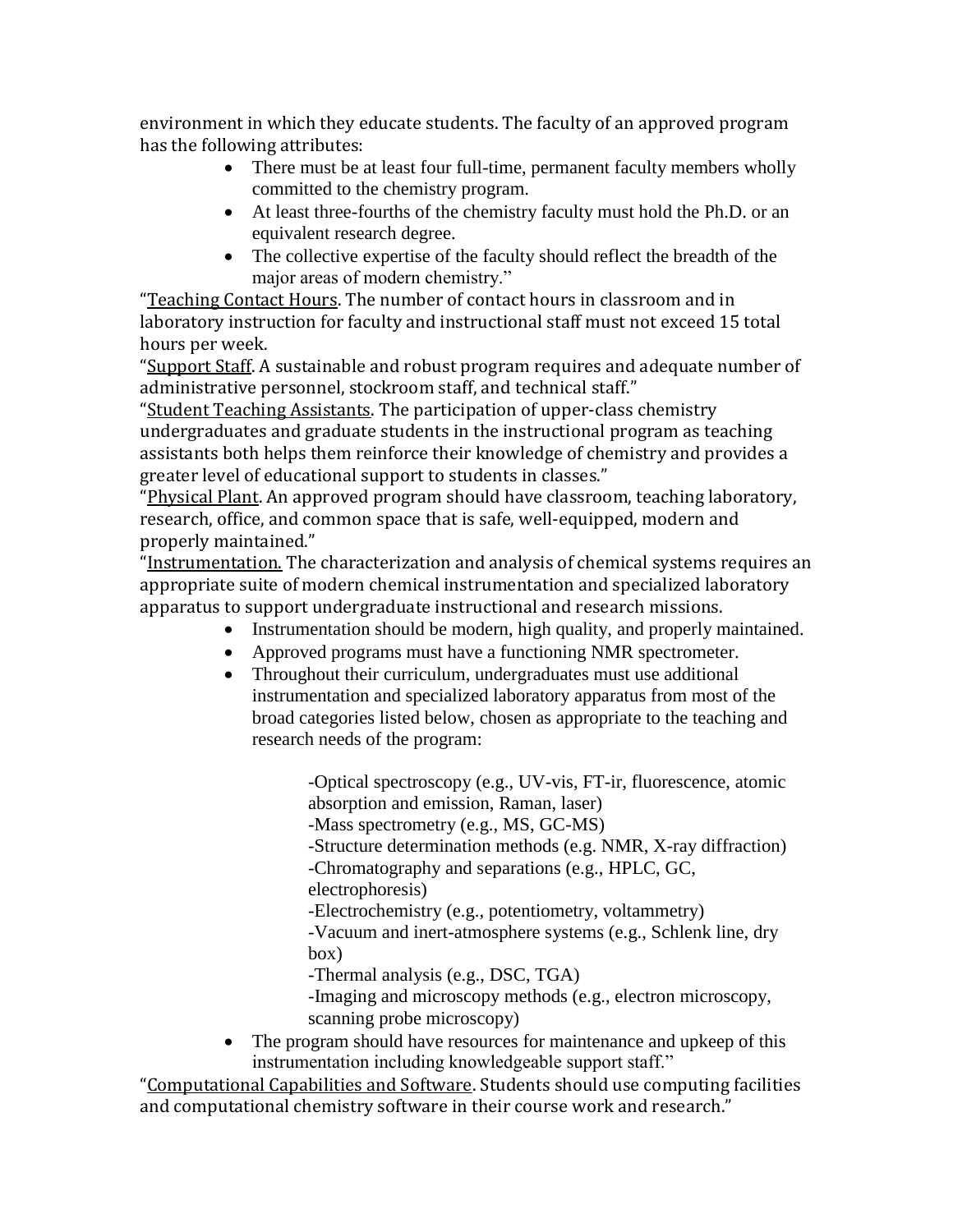## "Chemical Information Resources.

- An approved program must provide access to no fewer than 14 current journals chosen from the CPT recommended journal list (available from the CPT Website) in either print or electronic form.
- Students must have print or electronic access to *Chemical Abstracts*, including the ability to search and access full abstracts."

"Curriculum. The curriculum of an approved program provides both a broad background in chemical principles and in-depth study of chemistry. These guidelines divide the chemistry curriculum for the certified major into three categories: the introductory chemistry experience, foundation course work that provides breadth and rigorous in-depth course work that builds on the foundation." "Pedagogy. Faculty should incorporate pedagogies that have been shown to be effective in undergraduate chemistry education. Examples include problem- or inquiry-based learning, peer-led instruction, group learning, learning communities or networks, writing throughout the curriculum, and technology-aided instruction." "Introductory or General Chemistry. The introductory or general chemistry experience plays a vital role in educating all students. An introductory course provides a common background for students with a wide range of high school experiences."

"Foundation Course Work. Foundation course work provides breadth and lays the groundwork for the in-depth course work. Certified majors must have instruction equivalent to a one-semester course of at least three semester credit hours in each of the five major areas of chemistry: analytical chemistry, biochemistry, inorganic chemistry, organic chemistry, and physical chemistry."

"In-Depth Course Work. The curriculum for the certified major must also include at a minimum the equivalent of four one-semester courses. An in-depth course builds on prerequisite foundation course work."

"Laboratory Experience. The certified major must have 400 hours of laboratory experience beyond the introductory chemistry laboratory. Undergraduate research can serve as part of the laboratory hours and the in-depth course work if accompanied by a comprehensive written report."

"Cognate Courses. Certified graduates must complete course work equivalent to two semesters of calculus and two semesters of physics with laboratory."

"Frequency and Location of Course Offerings. The program must teach at least four semester-long or six quarter-long in-depth courses annually, exclusive of research." "Undergraduate Research. Undergraduate research allows students to integrate and reinforce chemistry knowledge from their formal course work, develop their scientific and professional skills, and create new scientific knowledge. The research project should be envisioned as a component of a publication in a peer-reviewed iournal."

# **2015 Liberal Arts Core Requirements**

The faculty at the College implemented a new core curriculum in 2010 after two years of deliberations. The liberal arts course requirements of every student are presented below.